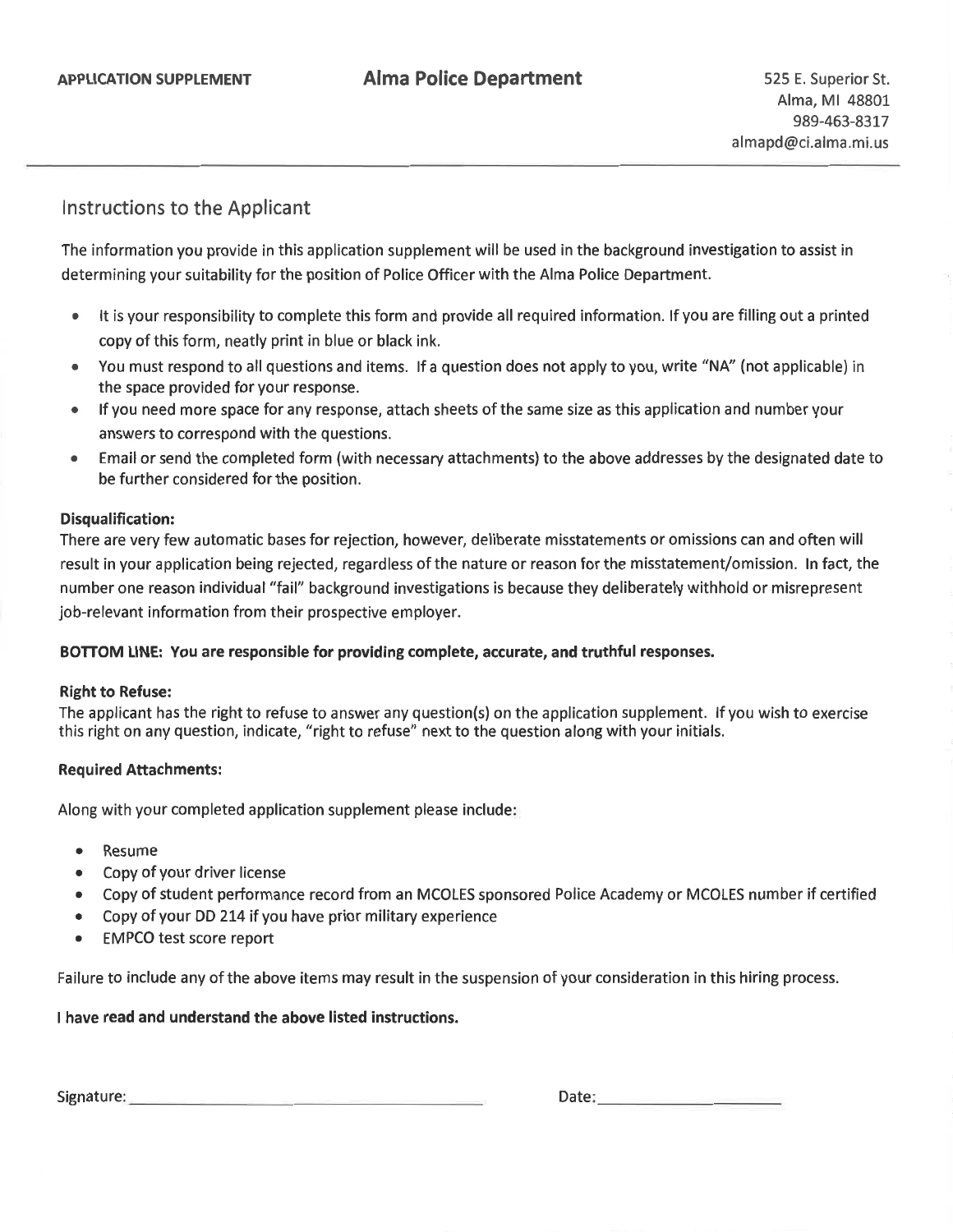#### **SECTION 1: ACADEMY & EDUCATION**

Note: You may be required to furnish transcripts or other proof to support all of your educational claims

| <b>Police Academy:</b> |               |                              |             |                        |             |  |
|------------------------|---------------|------------------------------|-------------|------------------------|-------------|--|
| Name of Academy:       | From(MM/YYYY) |                              | To(MM/YYYY) |                        | Class Rank: |  |
| Location (City/State)  |               | <b>Training Coordinator:</b> |             | <b>Contact Number:</b> |             |  |

| From(MM/YYYY)<br>Name of Academy: |  |                              | To(MM/YYYY) |                        | Class Rank: |
|-----------------------------------|--|------------------------------|-------------|------------------------|-------------|
| Location (City/State)             |  | <b>Training Coordinator:</b> |             | <b>Contact Number:</b> |             |

| Have you ever been subject to any disciplinary action, including academic probation, civil fine,<br>Have you ever been subject to any disciplinary action, including academic probation, civil fine,<br>suspension, or expulsion from any high school, college/university, business or trade school, or police $\sqrt{YS}$ |  |                          |  |
|----------------------------------------------------------------------------------------------------------------------------------------------------------------------------------------------------------------------------------------------------------------------------------------------------------------------------|--|--------------------------|--|
|                                                                                                                                                                                                                                                                                                                            |  |                          |  |
| academy?                                                                                                                                                                                                                                                                                                                   |  | <u> La Tarta de la T</u> |  |

If you answered "yes," describe in detail below. Starting with high school, list any and all disciplinary actions received in any school. Include the name of the school, when they occurred, and an explanation of the circumstances: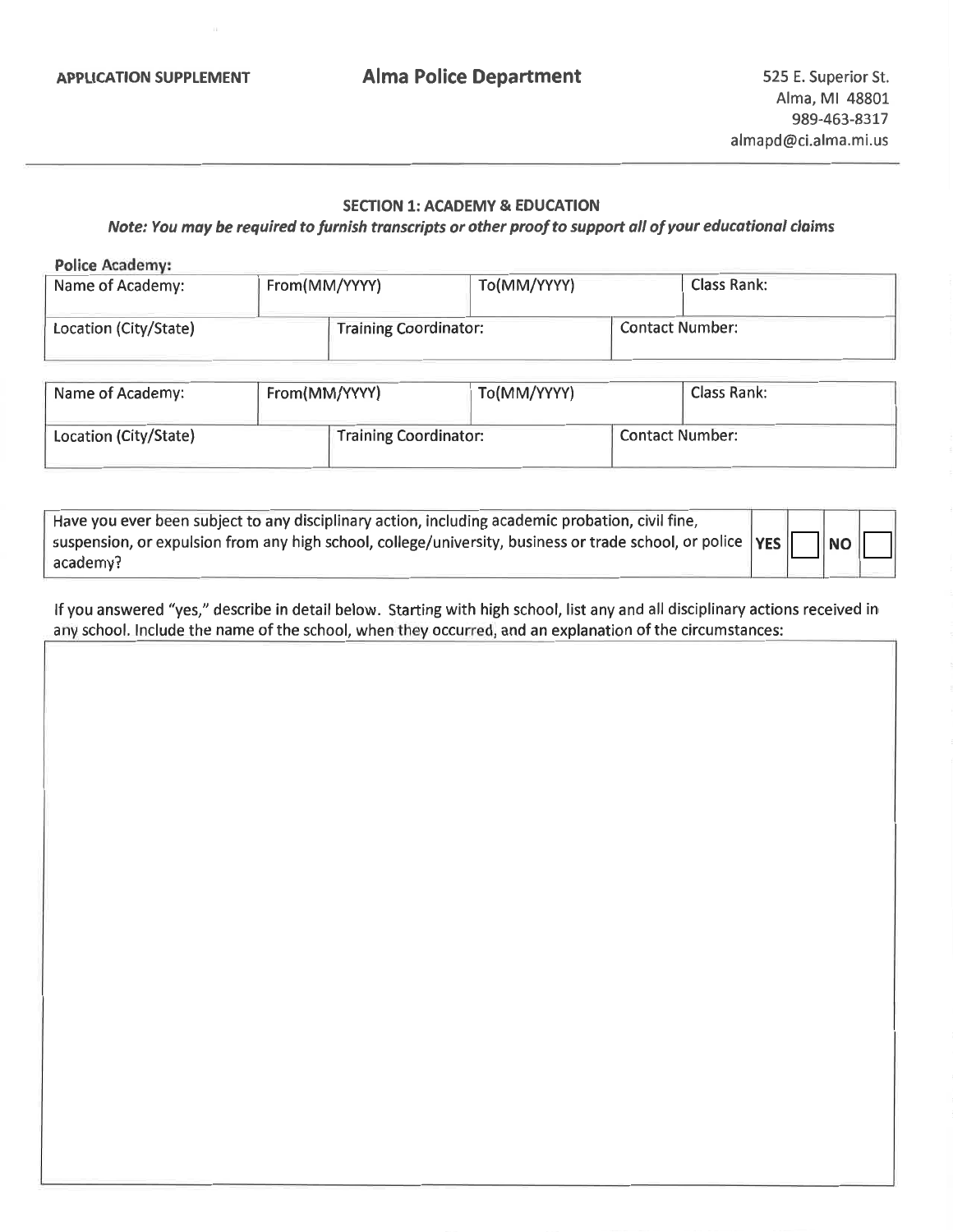#### **SECTION 2: WORK HISTORY**

| 1. Have you ever been disciplined at work? (This includes written warnings, formal letters of<br>counseling, reprimands, suspensions, reductions in pay, reassignments, or demotions) | <b>YES</b> | <b>NO</b> |  |
|---------------------------------------------------------------------------------------------------------------------------------------------------------------------------------------|------------|-----------|--|
| 2. Have you ever been fired, released from probation, or asked to resign from any job?                                                                                                | <b>YES</b> | <b>NO</b> |  |
| 3. Were you ever involved in a physical/verbal altercation with a co-worker, supervisor, or<br>customer?                                                                              | <b>YES</b> | <b>NO</b> |  |
| 4. Have you ever quit without giving notice?                                                                                                                                          | <b>YES</b> | <b>NO</b> |  |
| 5. Have you ever resigned in lieu of termination?                                                                                                                                     | <b>YES</b> | <b>NO</b> |  |
| 6. Have you ever been accused of discrimination (such as sexual harassment, racial bias, sexual<br>orientation harassment, etc.) by a co-worker, superior, subordinate, or customer?  | <b>YES</b> | <b>NO</b> |  |
| 7. Were you ever the subject of a written complaint at work?                                                                                                                          | <b>YES</b> | <b>NO</b> |  |
| 8. Have you ever been counseled at work due to lateness or absences?                                                                                                                  | <b>YES</b> | <b>NO</b> |  |
| 9. Did you ever receive an unsatisfactory performance review?                                                                                                                         | <b>YES</b> | <b>NO</b> |  |
| 10. Have you ever sold, released, or given away legally confidential information?                                                                                                     | <b>YES</b> | <b>NO</b> |  |
| 11. Have you ever called in sick when you were neither sick nor caring for a sick family member?                                                                                      | <b>YES</b> | <b>NO</b> |  |
| Number of days<br>How many sick days have you used in the last 5 years?                                                                                                               |            |           |  |
|                                                                                                                                                                                       |            |           |  |

If you answered "yes" to any of the questions above, explain the circumstances (reference the corresponding numbers):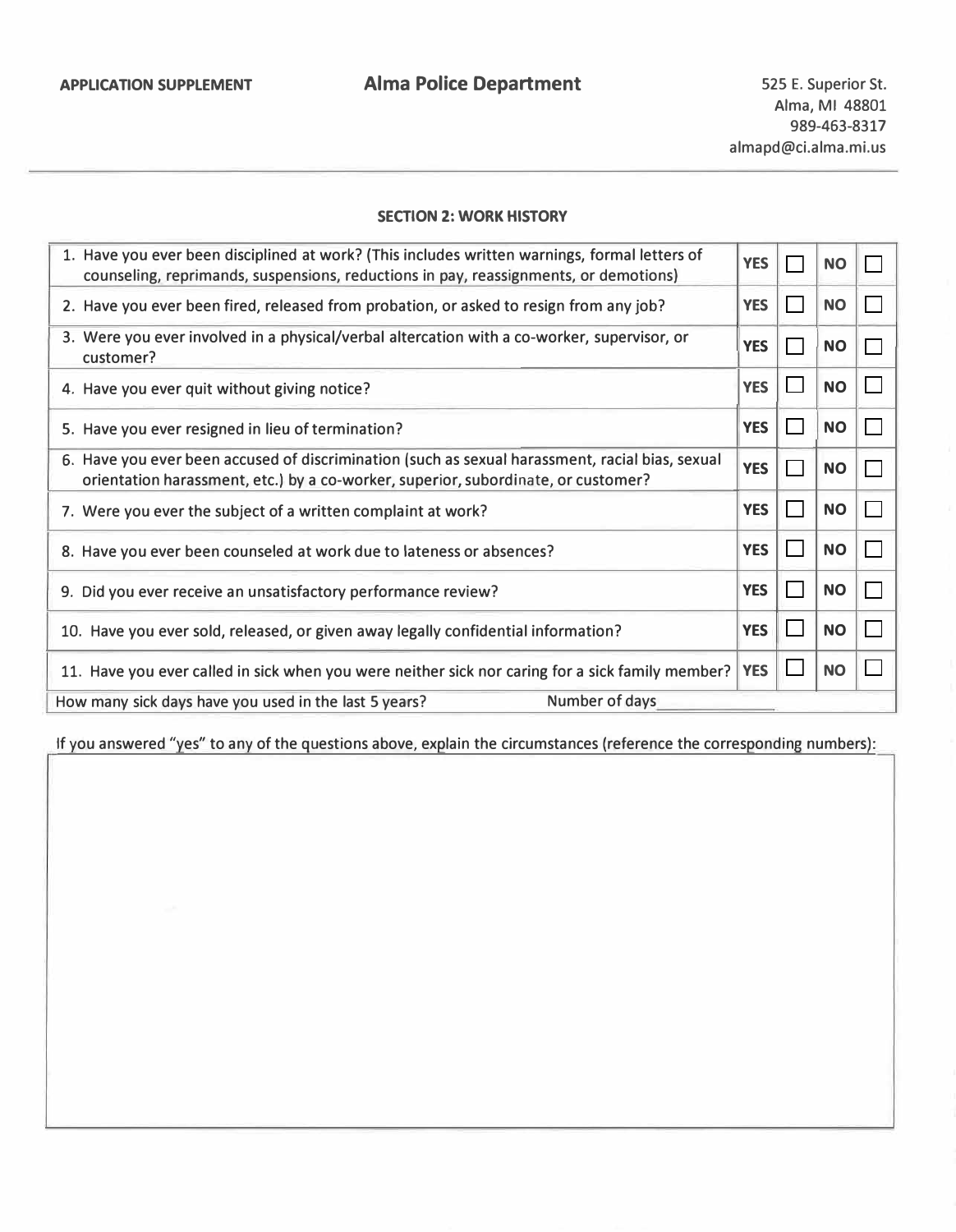### **APPLICATION SUPPLEMENT Alma Police Department** 525 E. Superior St.

| In the past 3 years have you missed work or been late due to drug or alcohol consumption?                                                     | <b>YES</b> | <b>NO</b> |  |
|-----------------------------------------------------------------------------------------------------------------------------------------------|------------|-----------|--|
| Has your work performance ever been affected by your use of alcohol or drugs?                                                                 | YES        | <b>NO</b> |  |
| In the past 3 years have you ever been warned by an employer about your drinking or drug<br>habits and their impact on your work performance? | <b>YES</b> | <b>NO</b> |  |

**If you have ever applied to another Law Enforcement Agency (city, county, state, or federal) please list them below. All agencies must be listed regardless of the outcome or current status.** 

| <u>, ,,, applicities lines we have a reparaless of the ownestine or early site states.</u> |        |      |                                             |
|--------------------------------------------------------------------------------------------|--------|------|---------------------------------------------|
| Name of Agency:                                                                            |        |      | Date Applied (MM/YYYY)                      |
| Address:                                                                                   |        |      | Name of Background Investigator (if known): |
| City:                                                                                      | State: | Zip: | <b>Contact Number:</b>                      |

| Name of Agency: |        |      | Date Applied (MM/YYYY)                      |
|-----------------|--------|------|---------------------------------------------|
| Address:        |        |      | Name of Background Investigator (if known): |
| City:           | State: | Zip: | <b>Contact Number:</b>                      |

| Name of Agency: |        |      | Date Applied (MM/YYYY)                      |
|-----------------|--------|------|---------------------------------------------|
| Address:        |        |      | Name of Background Investigator (if known): |
| City:           | State: | Zip: | <b>Contact Number:</b>                      |

| Name of Agency: |        |                                             | Date Applied (MM/YYYY) |  |
|-----------------|--------|---------------------------------------------|------------------------|--|
| Address:        |        | Name of Background Investigator (if known): |                        |  |
| City:           | State: | Zip:                                        | <b>Contact Number:</b> |  |

| Name of Agency: |        |                                             | Date Applied (MM/YYYY) |  |  |
|-----------------|--------|---------------------------------------------|------------------------|--|--|
| Address:        |        | Name of Background Investigator (if known): |                        |  |  |
| City:           | State: | Zip:                                        | <b>Contact Number:</b> |  |  |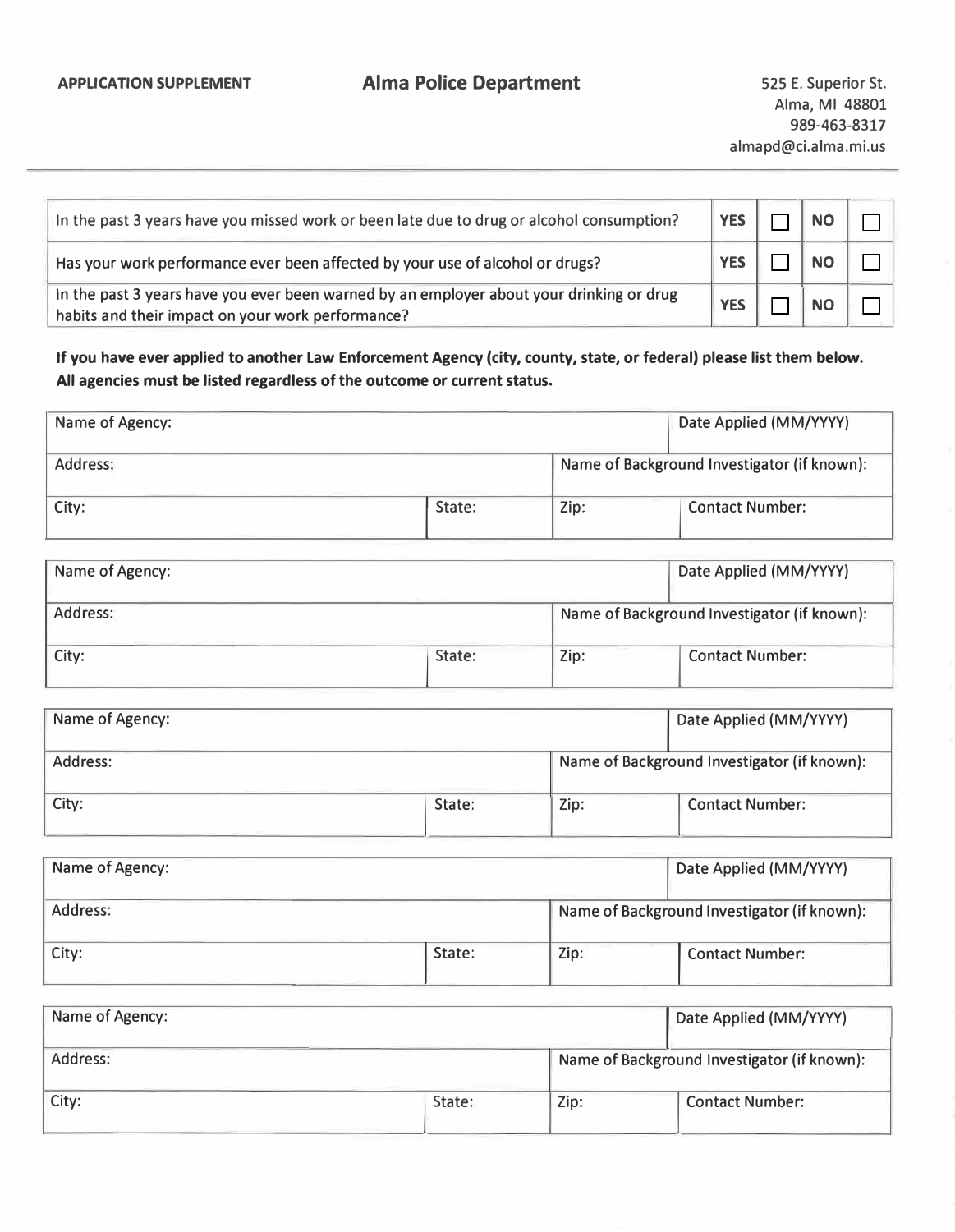#### **SECTION 3: MILITARY EXPERIENCE**

*If you have served in the military in any capacity, please answer the following questions:* 

| <b>Branch of Service:</b>                                                                                                                                         | To (MM/YYYY)<br>From (MM/YYYY) |                                        |            |                             |               |           |  |
|-------------------------------------------------------------------------------------------------------------------------------------------------------------------|--------------------------------|----------------------------------------|------------|-----------------------------|---------------|-----------|--|
| Type of discharge from your DD-214:                                                                                                                               |                                |                                        |            |                             |               |           |  |
| Are you currently participating in the<br><b>Military Reserve or National Guard?</b>                                                                              | Yes:<br>No:                    | If yes, date obligation ends (MM/YYYY) |            |                             |               |           |  |
| Have you ever been the subject of any judicial or non-judicial disciplinary action (such as<br>court martial, captain's mast, officer hours, company punishment)? |                                |                                        | <b>YES</b> | $\Box$                      | <b>NO</b>     |           |  |
| Were you ever denied a security clearance, or had a clearance revoked, suspended, or<br>downgraded?                                                               |                                |                                        | <b>YES</b> | $\mathcal{L}_{\mathcal{A}}$ | <b>NO</b>     |           |  |
| Have you ever taken military property without permission for personal use, to sell, or to give<br>away?                                                           |                                |                                        |            | <b>YES</b>                  | $\mathcal{L}$ | <b>NO</b> |  |
| If you answered "yes" to any of the previous questions, explain below:                                                                                            |                                |                                        |            |                             |               |           |  |
|                                                                                                                                                                   |                                |                                        |            |                             |               |           |  |
|                                                                                                                                                                   |                                |                                        |            |                             |               |           |  |
|                                                                                                                                                                   |                                |                                        |            |                             |               |           |  |
|                                                                                                                                                                   |                                |                                        |            |                             |               |           |  |
|                                                                                                                                                                   |                                |                                        |            |                             |               |           |  |
|                                                                                                                                                                   |                                |                                        |            |                             |               |           |  |
|                                                                                                                                                                   |                                |                                        |            |                             |               |           |  |
|                                                                                                                                                                   |                                |                                        |            |                             |               |           |  |
|                                                                                                                                                                   |                                |                                        |            |                             |               |           |  |
|                                                                                                                                                                   |                                |                                        |            |                             |               |           |  |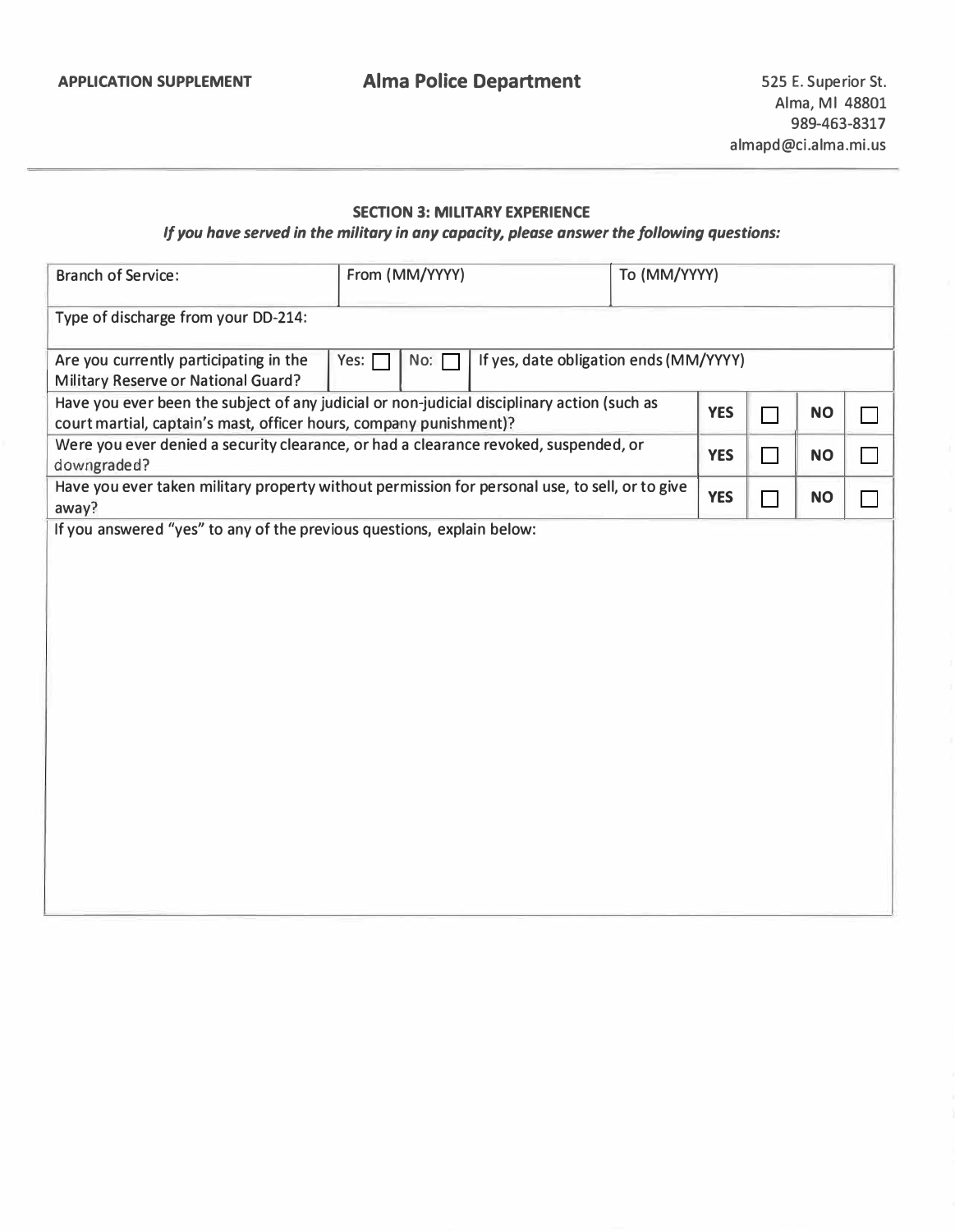## **Alma Police Department**

525 E. Superior St. Alma, MI 48801 989-463-8317 almapd@ci.alma.mi.us

#### **SECTION 4: FINANCIAL**

| Have you ever filed for or declared bankruptcy (chapter 7, 11, or 13)?         | <b>YES</b> | <b>NO</b> |  |
|--------------------------------------------------------------------------------|------------|-----------|--|
| Have any of your bills ever been turned over to a collection agency?           | <b>YES</b> | <b>NO</b> |  |
| Have you ever had goods you purchased repossessed?                             | <b>YES</b> | <b>NO</b> |  |
| Have your wages ever been garnished?                                           | <b>YES</b> | <b>NO</b> |  |
| Have you ever been delinquent on income or other tax payments?                 | <b>YES</b> | <b>NO</b> |  |
| Have you ever failed to file income tax or cheated/lied on an income tax form? | <b>YES</b> | <b>NO</b> |  |
| Have you ever avoided paying a lawful debt by moving away?                     | <b>YES</b> | <b>NO</b> |  |
| Have you ever defaulted (failed to pay) on a loan?                             | <b>YES</b> | <b>NO</b> |  |
| Have you ever borrowed money to pay off a gambling debt?                       | <b>YES</b> | <b>NO</b> |  |
| Do you currently have any outstanding debts due to gambling?                   | <b>YES</b> | <b>NO</b> |  |
| Have you ever spent money for illegal purposes (drugs, prostitution, etc)?     | <b>YES</b> | <b>NO</b> |  |
| Have you ever failed to make or been late on a court ordered payment?          | <b>YES</b> | <b>NO</b> |  |
| Have you written three or more bad checks in a year?                           | <b>YES</b> | <b>NO</b> |  |

If you answered "yes" to any of the above questions please explain in the box below: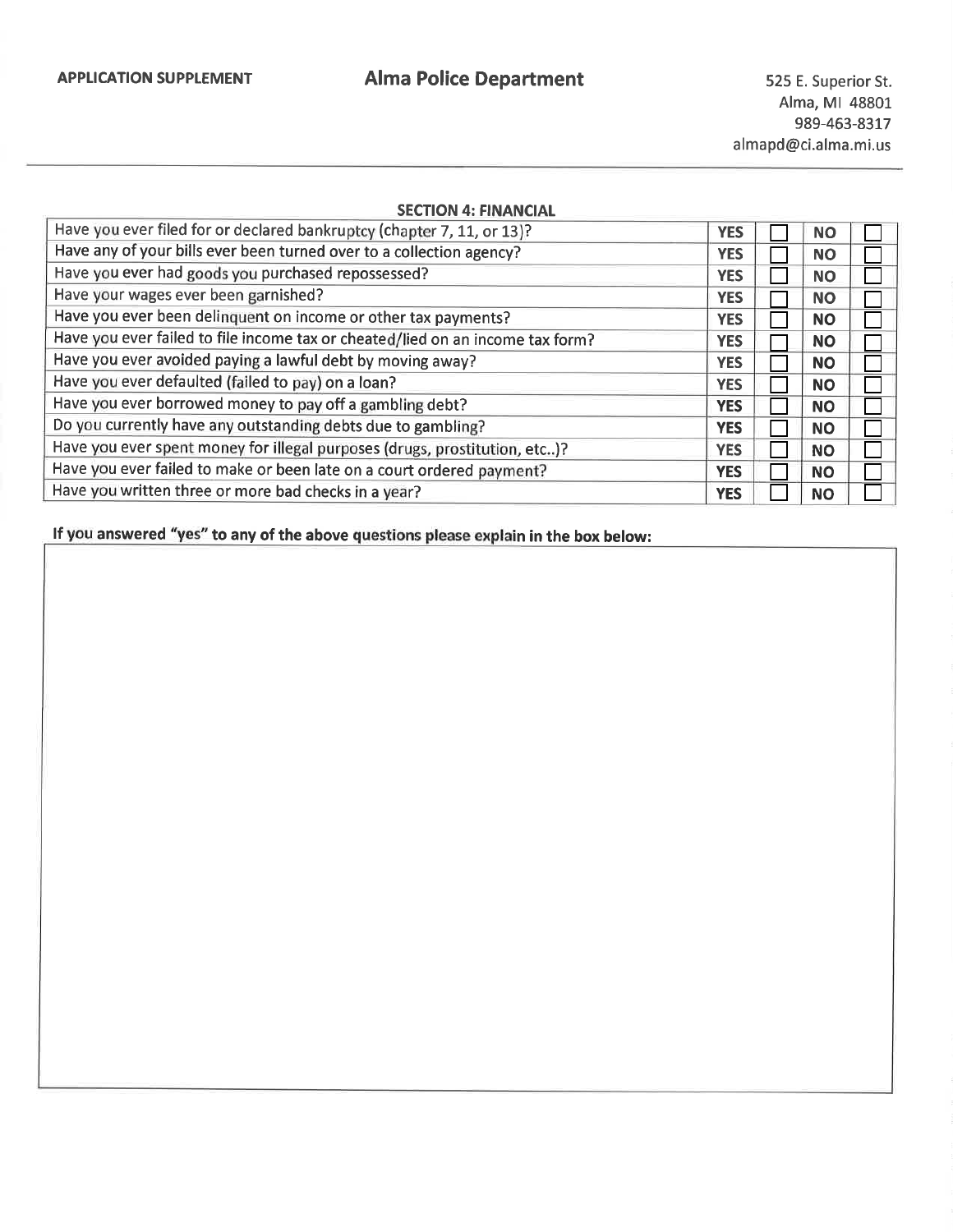#### **SECTION 5: LEGAL**

*This section requires you to report detentions, arrests, and convictions, including diversion programs that were not successfully completed, and in some cases, offenses that may have been pardoned. As a police officer applicant, you are required to disclose this information, unless specifically exempted by state or federal law. It is strongly recommended that you consult with an attorney before omitting any information.* 

| Have you ever been detained by law enforcement for investigation, arrested, indicted,                     |            |           |  |
|-----------------------------------------------------------------------------------------------------------|------------|-----------|--|
| $\mid$ charged, or convicted of any misdemeanor or felony offense in this state or any other legal $\mid$ | <b>YES</b> | <b>NO</b> |  |
| jurisdiction (including Uniform Code of Military Justice)?                                                |            |           |  |

#### **If "yes", explain each incident:**

| If "yes", explain each incident: |                                   |         |  |  |  |  |
|----------------------------------|-----------------------------------|---------|--|--|--|--|
| Charge:                          | Date (MM/YYYY):                   | Agency: |  |  |  |  |
|                                  | and the control of the control of |         |  |  |  |  |
| Disposition:                     |                                   |         |  |  |  |  |
|                                  |                                   |         |  |  |  |  |
|                                  |                                   |         |  |  |  |  |
|                                  |                                   |         |  |  |  |  |
|                                  |                                   |         |  |  |  |  |
|                                  |                                   |         |  |  |  |  |
|                                  |                                   |         |  |  |  |  |

| Charge:      | Date (MM/YYYY): | Agency: |
|--------------|-----------------|---------|
| Disposition: |                 |         |
|              |                 |         |
|              |                 |         |
|              |                 |         |
|              |                 |         |
|              |                 |         |

| Charge:      | Date (MM/YYYY): | Agency: |
|--------------|-----------------|---------|
| Disposition: |                 |         |
|              |                 |         |
|              |                 |         |
|              |                 |         |
|              |                 |         |
|              |                 |         |
|              |                 |         |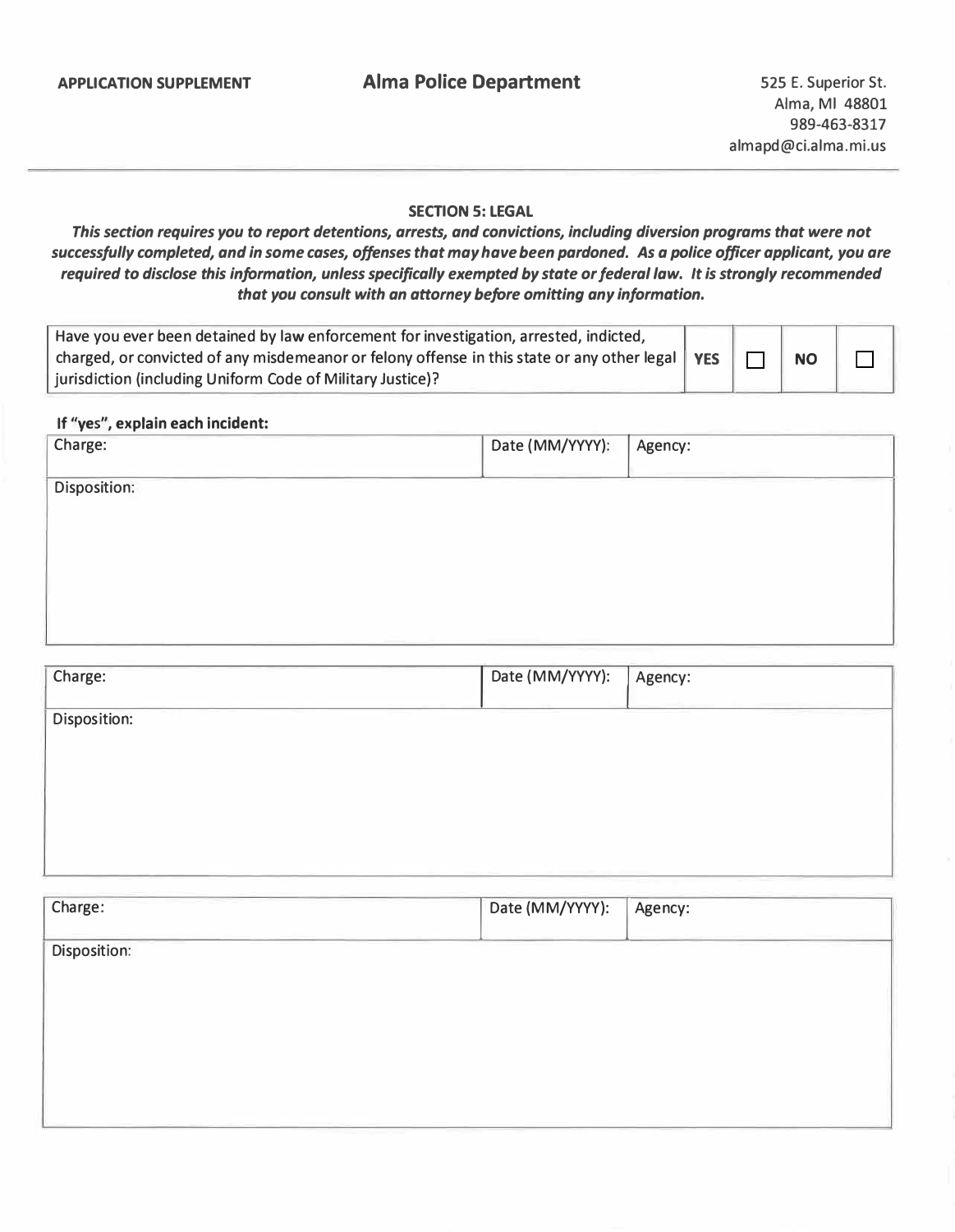525 E. Superior St. Alma, Ml 48801 989-463-8317 almapd@ci.alma.mi.us

| Have you ever been placed on court ordered probation?                                   | <b>YES</b> |   | <b>NO</b> |  |
|-----------------------------------------------------------------------------------------|------------|---|-----------|--|
| Were you ever required to appear before a juvenile court for an act which would have    | <b>YES</b> |   | <b>NO</b> |  |
| been considered a crime if you were an adult?                                           |            |   |           |  |
| Have you ever been a party in a civil law suit?                                         | <b>YES</b> |   | <b>NO</b> |  |
| Have the police ever been called to your home for any reason?                           | <b>YES</b> |   | <b>NO</b> |  |
| Have you or your spouse ever been referred to Child Protective Services?                | <b>YES</b> |   | <b>NO</b> |  |
| Have you ever been the subject of an emergency protective order/restraining order?      | <b>YES</b> |   | <b>NO</b> |  |
| Have you settled any civil suit in which you, your insurance company, or anyone else on | <b>YES</b> |   | <b>NO</b> |  |
| your behalf was required to make payment to the other party?                            |            |   |           |  |
| Have you ever fraudulently received welfare, unemployment, workers' compensation,       | <b>YES</b> |   |           |  |
| or other state or federal assistance?                                                   |            |   | <b>NO</b> |  |
| Have you ever been required to repay any welfare payments, unemployment, or             | <b>YES</b> |   |           |  |
| workers' compensation?                                                                  |            | L | <b>NO</b> |  |
| Have you ever filed a false insurance or workers' compensation claim?                   | <b>YES</b> |   | <b>NO</b> |  |
|                                                                                         |            |   |           |  |

**If you answered "yes" to any of the above questions please explain in the box below:**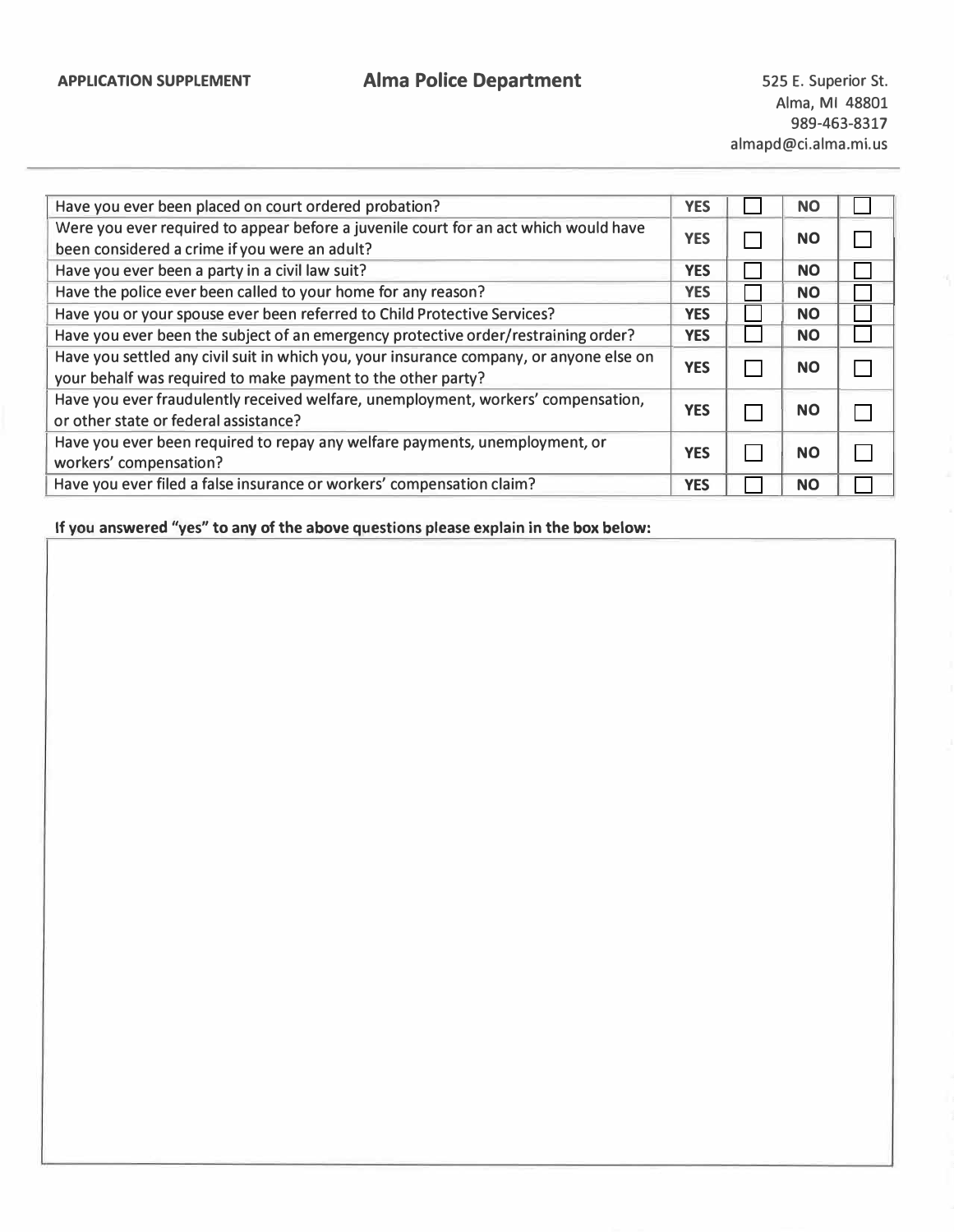525 E. Superior St. Alma, Ml 48801 989-463-8317 almapd@ci.alma.mi.us

| Have you committed any of the following acts within the past 10 years?                  |            |           |  |
|-----------------------------------------------------------------------------------------|------------|-----------|--|
| Animal abuse or neglect                                                                 | <b>YES</b> | <b>NO</b> |  |
| Annoying, obscene, or harassing contacts by telephone or other electronic device        | <b>YES</b> | <b>NO</b> |  |
| Battery (use of force or violence on another)                                           | <b>YES</b> | <b>NO</b> |  |
| <b>Brandishing a weapon</b>                                                             | <b>YES</b> | <b>NO</b> |  |
| Carrying a concealed weapon without a permit                                            | <b>YES</b> | <b>NO</b> |  |
| Contributing to the delinquency of a minor                                              | <b>YES</b> | <b>NO</b> |  |
| Defrauding an Innkeeper                                                                 | <b>YES</b> | <b>NO</b> |  |
| Driving under the influence of alcohol or drugs                                         | <b>YES</b> | <b>NO</b> |  |
| Drunk in public                                                                         | <b>YES</b> | <b>NO</b> |  |
| Filing a false police report                                                            | <b>YES</b> | <b>NO</b> |  |
| Hit and run accident (No injury)                                                        | <b>YES</b> | <b>NO</b> |  |
| <b>Illegal gambling</b>                                                                 | <b>YES</b> | <b>NO</b> |  |
| Illegal hunting and/or fishing                                                          | <b>YES</b> | <b>NO</b> |  |
| Impersonating a police officer                                                          | <b>YES</b> | <b>NO</b> |  |
| Indecent exposure and/or lewd or obscene conduct                                        | <b>YES</b> | <b>NO</b> |  |
| Intentionally writing a bad check                                                       | <b>YES</b> | <b>NO</b> |  |
| Joyriding                                                                               | <b>YES</b> | <b>NO</b> |  |
| Peeping                                                                                 | <b>YES</b> | <b>NO</b> |  |
| Petty theft or retail fraud                                                             | <b>YES</b> | <b>NO</b> |  |
| Possession of alcohol as a minor                                                        | <b>YES</b> | <b>NO</b> |  |
| Possession of falsified or altered identification, including use of another person's ID | <b>YES</b> | <b>NO</b> |  |
| Possession of stolen property                                                           | <b>YES</b> | <b>NO</b> |  |
| Prostitution or solicitation of prostitution                                            | <b>YES</b> | <b>NO</b> |  |
| <b>Reckless driving</b>                                                                 | <b>YES</b> | <b>NO</b> |  |
| Resisting arrest and/or obstructing a police officer                                    | <b>YES</b> | <b>NO</b> |  |
| Trespassing                                                                             | <b>YES</b> | <b>NO</b> |  |
| Vandalism                                                                               | <b>YES</b> | <b>NO</b> |  |
| Any other act that amounts to a misdemeanor                                             | <b>YES</b> | <b>NO</b> |  |

If you answered "yes" to any of the above questions please explain in the box below: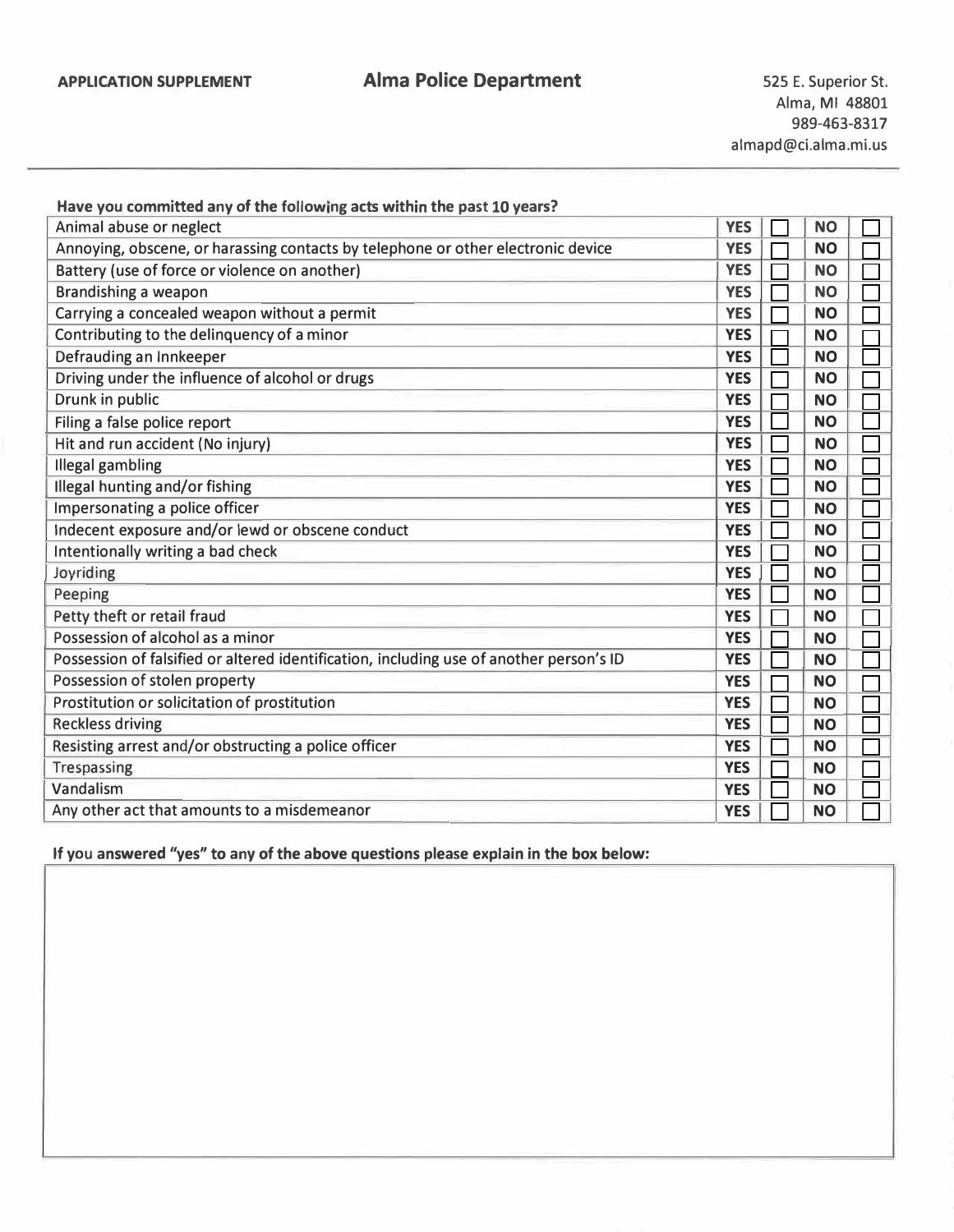Illegal Use of Drugs: For the purpose of responding to the following questions, "illegal drugs" include the unauthorized use of prescription medications; it also includes the illegal use of any other substance for the purpose of getting "high."

Your responses should include - but are not limited to - your use of the following:

· Amphetamines, methamphetamines, barbiturates, cocaine, crack, ecstasy, GHB, hallucinogens, hashish, heroin, marijuana (with or without a prescription), morphine, PCP, steroids, THC, synthetic marijuana

| Within the past 6 months have you used any drugs as listed above? | <b>YES</b> | <b>NO</b> |  |
|-------------------------------------------------------------------|------------|-----------|--|
| If "yes" please explain:                                          |            |           |  |
|                                                                   |            |           |  |
|                                                                   |            |           |  |
|                                                                   |            |           |  |
|                                                                   |            |           |  |
|                                                                   |            |           |  |
|                                                                   |            |           |  |
|                                                                   |            |           |  |
|                                                                   |            |           |  |
|                                                                   |            |           |  |
|                                                                   |            |           |  |
|                                                                   |            |           |  |
|                                                                   |            |           |  |
|                                                                   |            |           |  |
|                                                                   |            |           |  |
|                                                                   |            |           |  |

| Prior to the past 6 months have you used any drugs recreationally? (experimentation, at | <b>YES</b> | <b>NO</b> |  |
|-----------------------------------------------------------------------------------------|------------|-----------|--|
| parties, special events)                                                                |            |           |  |
| If "yes" please explain:                                                                |            |           |  |
|                                                                                         |            |           |  |
|                                                                                         |            |           |  |
|                                                                                         |            |           |  |
|                                                                                         |            |           |  |
|                                                                                         |            |           |  |
|                                                                                         |            |           |  |
|                                                                                         |            |           |  |
|                                                                                         |            |           |  |
|                                                                                         |            |           |  |
|                                                                                         |            |           |  |
|                                                                                         |            |           |  |
|                                                                                         |            |           |  |
|                                                                                         |            |           |  |
|                                                                                         |            |           |  |
|                                                                                         |            |           |  |
|                                                                                         |            |           |  |
|                                                                                         |            |           |  |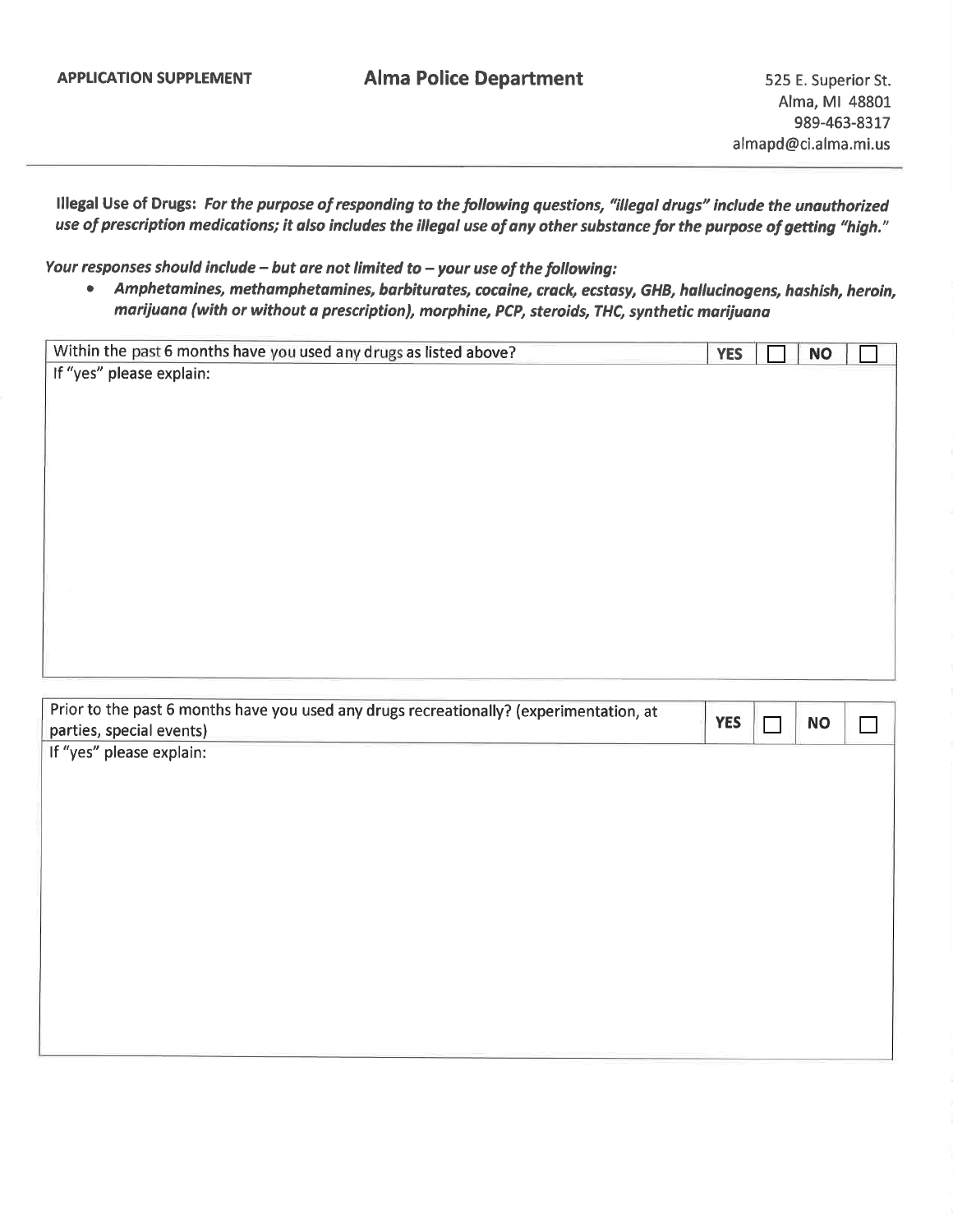525 E. Superior St. Alma, Ml 48801 989-463-8317 almapd@ci.alma.mi.us

| During the past 5 years have you associated with friends, acquaintances, housemates, or<br>family members who have illegally used drugs or narcotics, and or illegally used prescription<br>medicines? | <b>YES</b> | <b>NO</b> |  |
|--------------------------------------------------------------------------------------------------------------------------------------------------------------------------------------------------------|------------|-----------|--|
| If "yes" please explain:                                                                                                                                                                               |            |           |  |
|                                                                                                                                                                                                        |            |           |  |
|                                                                                                                                                                                                        |            |           |  |
|                                                                                                                                                                                                        |            |           |  |
|                                                                                                                                                                                                        |            |           |  |
|                                                                                                                                                                                                        |            |           |  |
|                                                                                                                                                                                                        |            |           |  |
|                                                                                                                                                                                                        |            |           |  |
|                                                                                                                                                                                                        |            |           |  |
|                                                                                                                                                                                                        |            |           |  |

#### **SECTION 6: MOTOR VEHILCE INFORMATION**

## List any other state where you have been licensed to operate a motor vehicle:

| State: | License Number: | Type: | Name it was granted: |
|--------|-----------------|-------|----------------------|
|        |                 |       |                      |
|        |                 |       |                      |

| <b>YES</b> | <b>NO</b> |
|------------|-----------|
|            |           |
|            |           |
|            |           |
|            |           |
|            |           |
|            |           |

| Has your driver license ever been suspended or revoked? | <b>YES</b> | <b>NO</b> |  |
|---------------------------------------------------------|------------|-----------|--|
| If "yes" please explain:                                |            |           |  |
|                                                         |            |           |  |
|                                                         |            |           |  |
|                                                         |            |           |  |
|                                                         |            |           |  |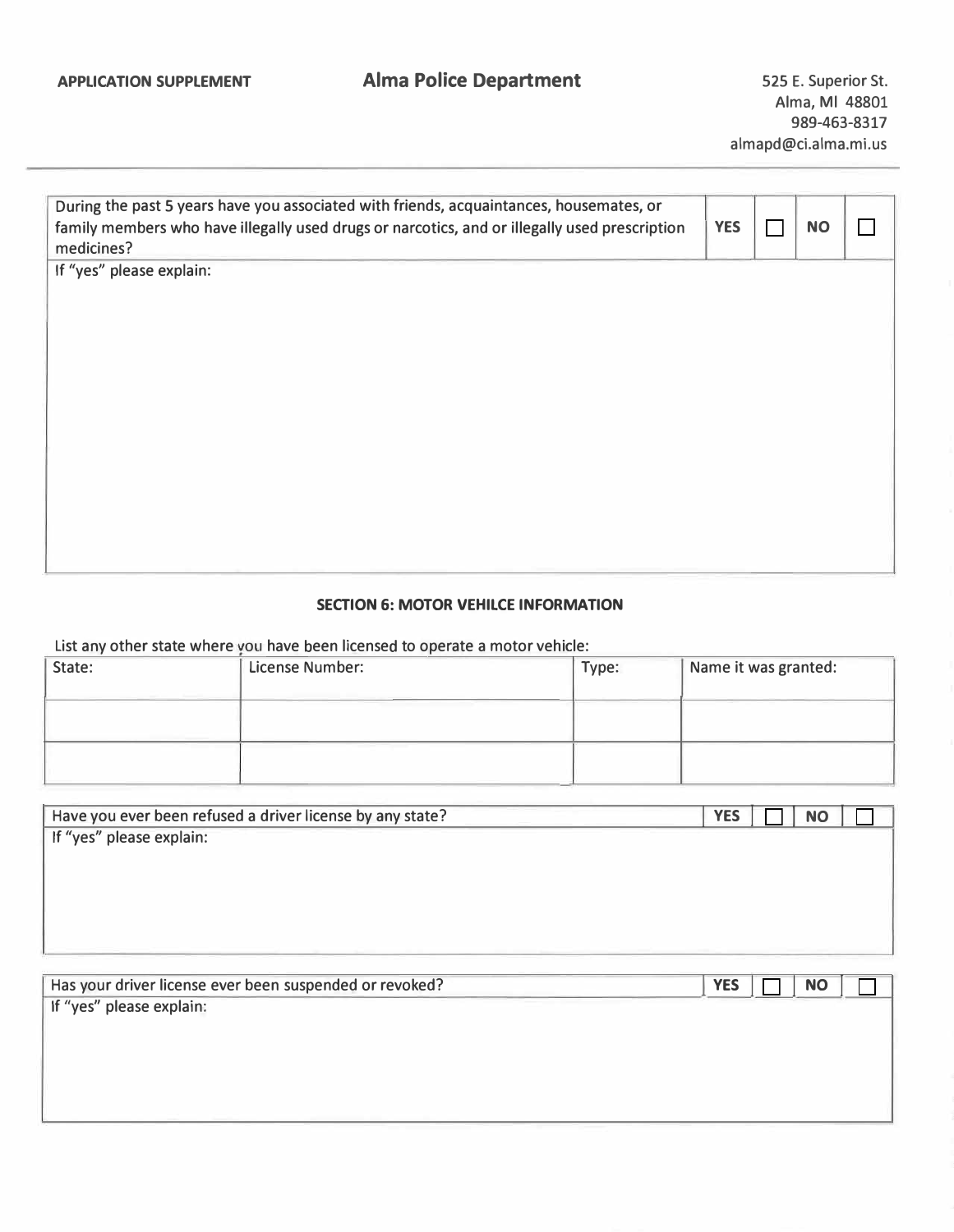| Nature of Offense: | Agency: | Date (MM/YYYY) | Disposition(guilty, dismissed): |
|--------------------|---------|----------------|---------------------------------|
|                    |         |                |                                 |
|                    |         |                |                                 |
|                    |         |                |                                 |
|                    |         |                |                                 |
|                    |         |                |                                 |
|                    |         |                |                                 |
|                    |         |                |                                 |
|                    |         |                |                                 |
|                    |         |                |                                 |
|                    |         |                |                                 |
|                    |         |                |                                 |
|                    |         |                |                                 |
|                    |         |                |                                 |
|                    |         |                |                                 |
|                    |         |                |                                 |
|                    |         |                |                                 |
|                    |         |                |                                 |
|                    |         |                |                                 |
|                    |         |                |                                 |

### List all traffic accidents you have been involved in as a driver (at fault/not at fault):

| Date(MM/YYYY): | Agency: | Injury -Y or N | At Fault - Y or N |
|----------------|---------|----------------|-------------------|
|                |         | No             | No                |
|                |         | No             | No                |
|                |         | No             | No                |
|                |         | No             | No                |
|                |         | No             | No                |
|                |         | No             | No                |
|                |         | No             | No                |
|                |         | No             | No                |